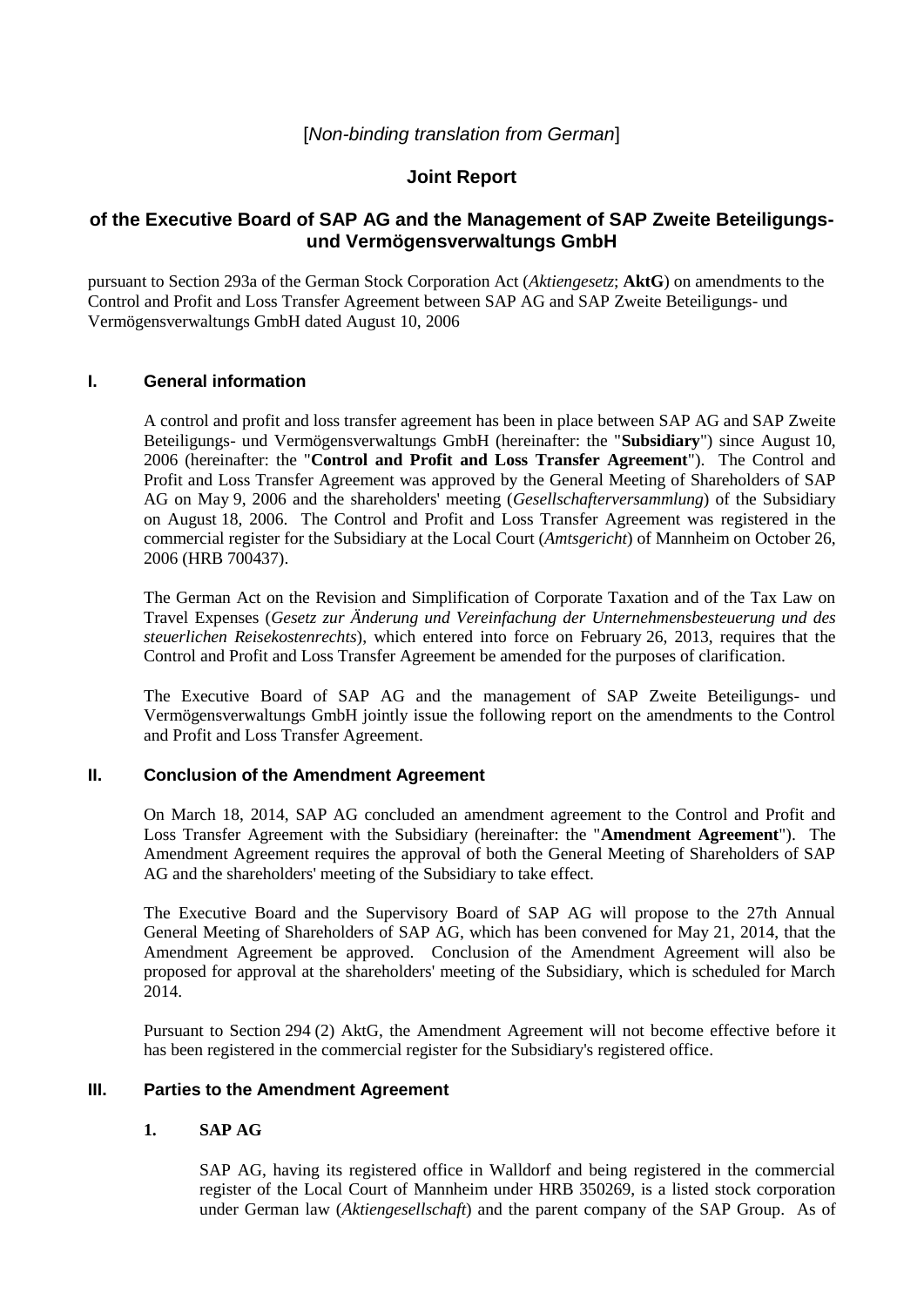December 31, 2013, the SAP Group had 66,572 employees worldwide (full-time equivalents) and generated revenue of around  $\epsilon$  16.8 billion in fiscal year 2013.

According to its Articles of Incorporation, the Company's corporate purpose is direct or indirect activity in the area of development, production, and marketing of products and the provision of services in the field of information technology, and particularly in the following fields:

- developing and marketing integrated product and service solutions for ecommerce;

- developing software for information technology and the licensing of its use to others;

- organization and deployment consulting, as well as user training, for e-commerce and other software solutions;

- selling, leasing, renting, and arranging the procurement and provision of all other forms of use of information technology systems and relevant accessories;

- making capital investments in enterprises active in the field of information technology to promote the opening and advancement of international markets in the field of information technology.

SAP AG is authorized to act in all the business areas listed above and to delegate such activities to affiliated enterprises within the meaning of Sections 15 ff. AktG; in particular the Company is authorized to delegate its business in whole or in parts to such enterprises. The Company is authorized to establish branch offices in Germany and other countries, to found, acquire, and invest in other companies of the same or a related kind and to enter into collaboration and joint venture agreements. SAP AG is further authorized to invest in enterprises of all kinds principally for the purpose of placing financial resources. SAP AG is authorized to dispose of investments, to consolidate the management of enterprises in which it participates, to enter into affiliation agreements with such enterprises, or to do no more than manage its shareholding. Finally, SAP AG is authorized to take all actions and measures that are consistent with the corporate purpose or that directly or indirectly further the corporate purpose.

#### **2. SAP Zweite Beteiligungs- und Vermögensverwaltungs GmbH**

SAP Zweite Beteiligungs- und Vermögensverwaltungs GmbH, having its registered office in Walldorf, is registered in the commercial register of the Local Court of Mannheim under HRB 700437. It was established under the Articles of Incorporation of March 7, 2006 as a wholly owned subsidiary of SAP AG in the legal form of a limited liability company (*Gesellschaft mit beschränkter Haftung*). Under the notarized share purchase and assignment agreement of October 21, 2010, the only existing share in the Subsidiary was contributed by SAP AG to SAP America, Inc.; SAP AG in turn holds 84.32% of the shares directly and 15.68% of the shares indirectly in SAP America, Inc., i.e. 100% of the shares in total. No shares in the Subsidiary are held indirectly or directly by any outside shareholders.

The Subsidiary's fiscal year corresponds to the calendar year. It has nominal capital (*Stammkapital*) of  $\epsilon$  25,000. According to its articles of association, the corporate purpose of the Subsidiary is to acquire and manage interests in other enterprises, take over management functions, invest in commercial companies as personally liable partner or to acquire interests as limited partner (*Kommanditist*) in limited partnerships (*Kommanditgesellschaft*), as well as to manage its own assets. The Subsidiary may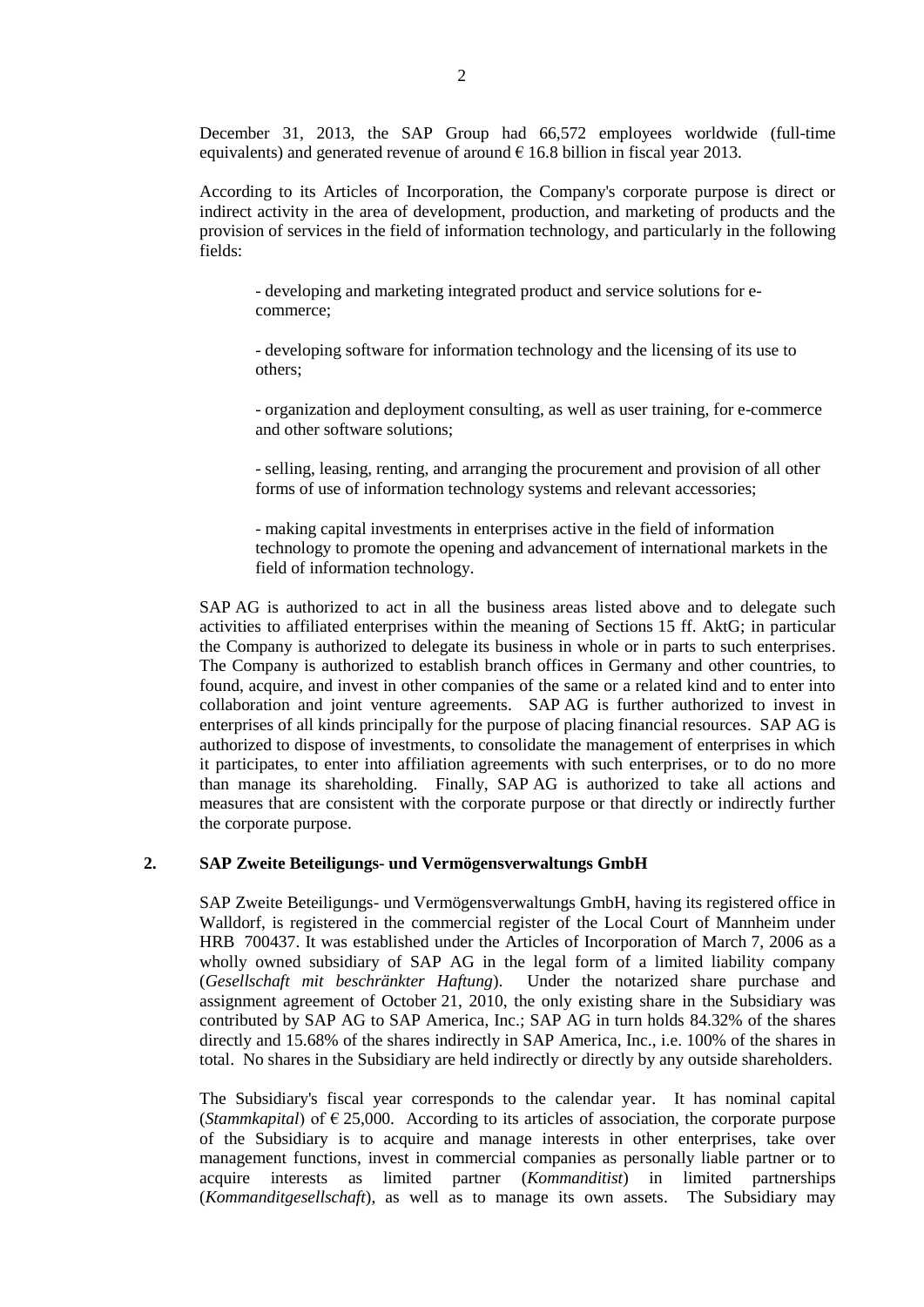establish, take over and represent other enterprises of the same or a related kind in Germany and abroad; it may also acquire investments in such enterprises and establish branch offices. The Subsidiary may also engage in all transactions that are suitable to promote its own corporate purpose and that of its companies.

The Subsidiary holds only one direct investment, namely 100% of shares in SAP Fünfte Beteiligungs- und Vermögensverwaltungs GmbH, via which it holds 40% of the shares in Sybase Inc. indirectly. The remaining 60% stake in Sybase Inc. is held by SAP America, Inc. Sybase Inc. has various direct and indirect subsidiaries, in particular in the USA.

The company does not have any employees as at the date of this report. In its annual financial statements prepared in accordance with the German Commercial Code, the Subsidiary reported net annual profits prior to a profit transfer of  $\epsilon$  3,330,775.41 in fiscal year 2013. The Subsidiary's balance sheet as of December 31, 2013 reports total assets of  $\epsilon$  2,304,820,375.44 and equity of  $\epsilon$  25,042.91. The annual financial statements of the Subsidiary are included in the group annual financial statements of SAP AG.

## **IV. Legal and economic reasons for concluding the Amendment Agreement**

The Control and Profit and Loss Transfer Agreement contains the following provisions on the transfer of losses in Clause 3 (1) and (2):

- 1. SAP AG shall be obligated to compensate, in accordance with Section 302 (1) AktG, any annual net loss of the Subsidiary which would otherwise arise during the term of the Agreement in accordance with the relevant provisions of applicable commercial law, unless such annual net loss is compensated by withdrawal of any amounts in accordance with Clause 2 (2) sentence 2 hereof from the other revenue reserves pursuant to Section 272 (3) HGB which were allocated to such reserves during the term of this Agreement. Clause 2 (1) sentence 3 shall apply *mutatis mutandis* to the due date of the obligation concerning the assumption of loss and the interest payable thereon.
- 2. In all other respects, the latest version of Section 302 AktG shall apply *mutatis mutandis*.

Upon the German Act on the Revision and Simplification of Corporate Taxation and of the Tax Law on Travel Expenses taking effect on February 26, 2013, Section 17 sentence 2 no. 2 of the German Corporation Tax Act (*Körperschaftsteuergesetz*; **KStG**) was amended to the effect that any transfer of losses under control and profit and loss transfer agreements must occur in line with the provisions of the latest version of Section 302 AktG in order to comply with the criteria for a fiscal unity. The existing version of the Agreement does not contain such a clear dynamic reference to all provisions contained in Section 302 AktG. An amendment for the purposes of clarification is thus to be agreed.

#### **V. Explanation of the Amendment Agreement**

Under Clause 1 of the Amendment Agreement, Clause 3 (1) sentence 1 of the Control and Profit and Loss Transfer Agreement is to be redrafted as follows:

As regards the assumption of any losses, the provisions contained in the latest version of Section 302 AktG shall apply.